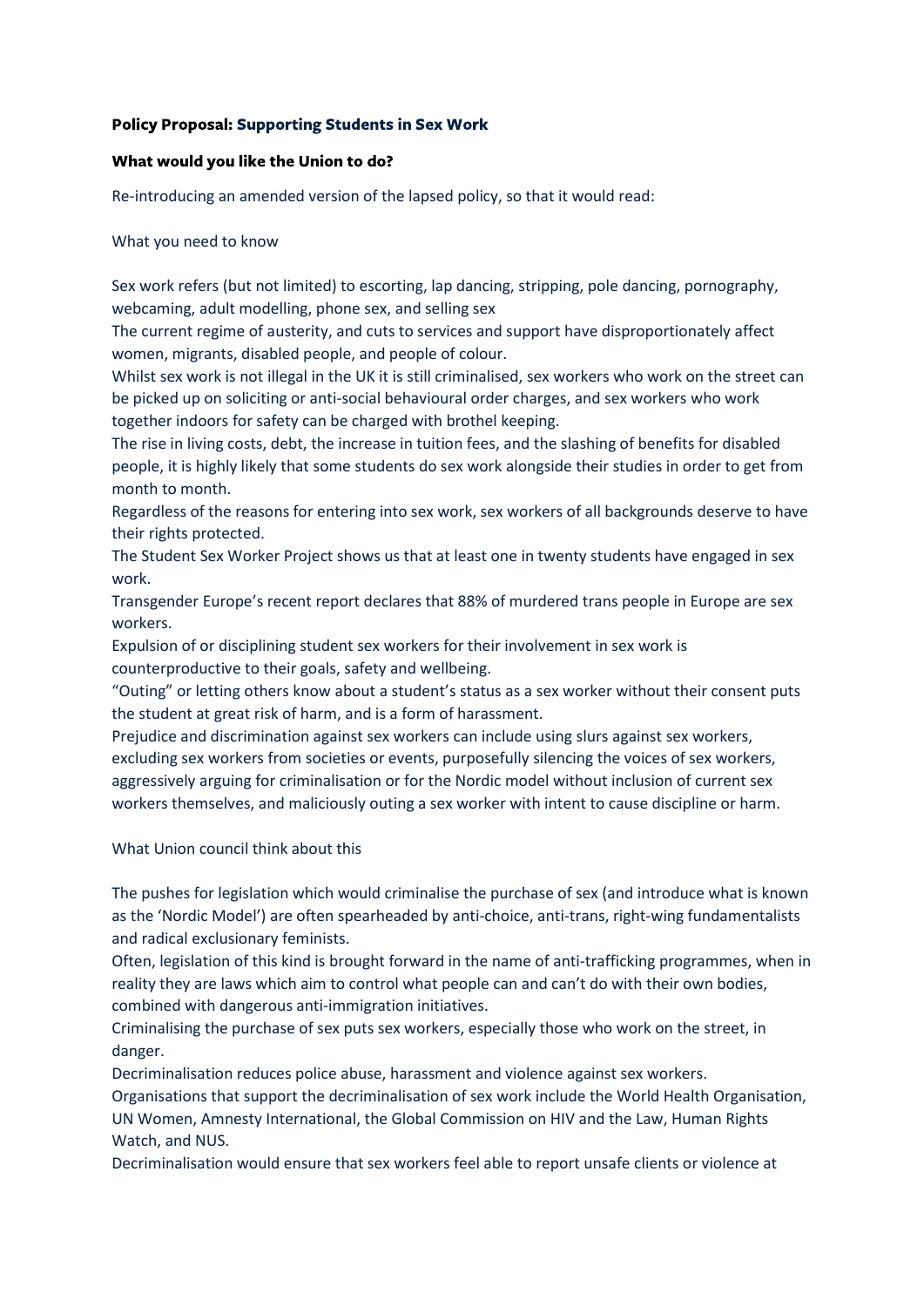work without the worry of criminal repercussions, and that those who wish to leave the sex industry are not left with criminal records as a result of their job.

What the Union should do about it

To support and campaign for the full decriminalisation of sex work in order to better protect student sex workers.

To support sex worker led organisations, such as the English Collective of Prostitutes, SWARM, Sex Workers Alliance Ireland, and SCOT-PEP, who work to improve the lives of student sex workers across the UK and beyond.

If there was an attempt to introduce the Nordic Model, to raise awareness of the impact on student sex workers.

To support student sex workers being threatened with disciplinary action based solely or in part due to their status as a sex worker.

To support student sex workers that are being outed, targeted, faced with prejudice and discrimination or harassed in the university for their status as sex workers

To have resources available for student sex workers seeking report, such as the Student Sex Work Toolkit for Staff in Higher Education developed by the Sex Work Research Hub

## Why would you like to do this?

The previous policy has lapsed and it is critical that the SU restates its commitment to supporting student sex workers.

As explained in the previous policy, the pushes for legislation which would criminalise the purchase of sex (and introduce what is known as the 'Nordic Model') are often spearheaded by anti-choice, anti-trans, right-wing fundamentalists and radical exclusionary feminists.

Often, legislation of this kind is brought forward in the name of anti-trafficking programmes, when in reality they are laws which aim to control what people can and can't do with their own bodies, combined with dangerous anti-immigration initiatives. Criminalising the purchase of sex puts sex workers, especially those who work on the street, in danger. Decriminalisation reduces police abuse, harassment and violence against sex workers. Organisations that support the decriminalisation of sex work include the World Health Organisation, UN Women, Amnesty International, the Global Commission on HIV and the Law, Human Rights Watch, and NUS. Decriminalisation would ensure that sex workers feel able to report unsafe clients or violence at work without the worry of criminal repercussions, and that those who wish to leave the sex industry are not left with criminal records as a result of their job.

All of these points apply equally to student sex workers. This policy proposal is supported by the SU Women's Officer, Aarushi Menon.

## How will this affect students?

The Student Sex Worker Project shows us that at least one in twenty students have engaged in sex work. Rising living costs and tuition fees are only increasing dependency by students on sex work. This situation is likely to worsen given the economic hardship caused by the pandemic.

The introduction of a commitment to offering support resources to student sex workers would